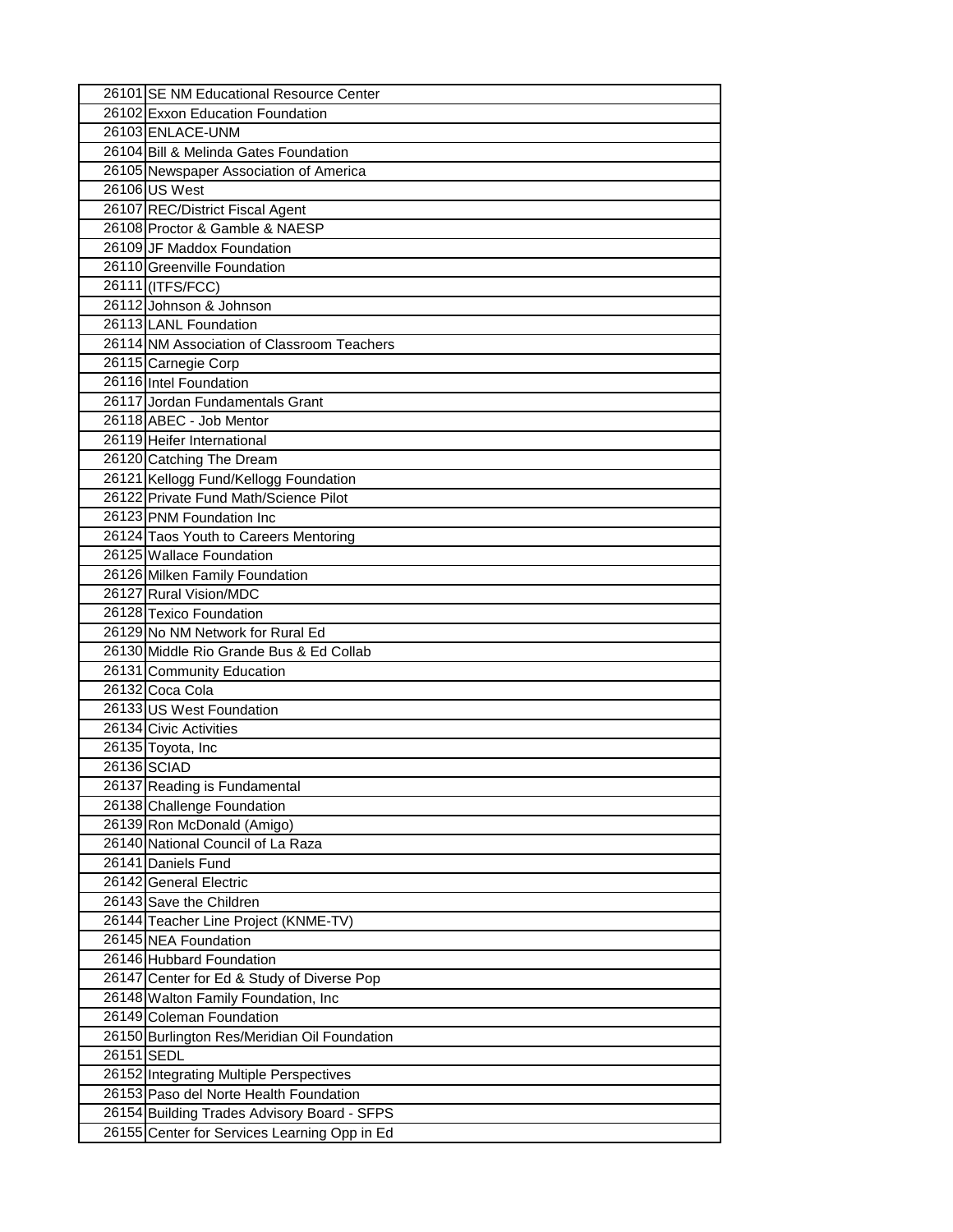| 26156 Turner Foundation                                                         |
|---------------------------------------------------------------------------------|
| 26157 Indian Health Services USPHS                                              |
| 26158 Direct Action for Youth Foundation                                        |
| 26159 Frost Foundation                                                          |
| 26160 Challenge Grant-Trails Project                                            |
| 26161 Corporation for Public Broadcasting                                       |
| 26162 Team Builders Counseling Services                                         |
| 26163 Golden Apple Foundation                                                   |
| 26164 GTE Foundation                                                            |
| 26165 Rural Challenge                                                           |
| 26166 General Mills Foundation                                                  |
| 26167 Toyota TAPESTRY                                                           |
| 26168 National Assoc of School Nurses                                           |
| 26169 San Juan Mesa Wind Project                                                |
| 26170 Microsoft Settlement Funds                                                |
| 26171 Rio Rancho Education Foundation                                           |
| 26172 Spectrum Imaging Systems                                                  |
| 26173 Healthy School Communities.                                               |
| 26174 Parents Reaching Out                                                      |
| 26175 Qwest Foundation for Education                                            |
| 26176 New Mexico Community Foundation                                           |
| 26177 Elementary & Middle School Initiative                                     |
| 26178 Keep New Mexico Beautiful, Inc.                                           |
| 26179 A plus for Energy                                                         |
| 26180 Rural Healthy Schools Coalition AASA                                      |
| 26181 Center for Native Education                                               |
| 26182 Northern NM Network - Teacher Incentive Fund                              |
| 26183 Jobs for America Graduates - JAG New Mexico                               |
| 26184 Clovis Municipal Schools Foundation                                       |
| 26185 Coalition of Essential Schools/Mentor Grants                              |
| 26186 ABC Community Schools Partnership                                         |
| 26187 Amy Biehl High School Foundation                                          |
| 26188 Center for Educational Initiatives                                        |
| 26189 Los Alamos Public Schools Foundation                                      |
| 26190 APS Foundation                                                            |
| 26191 ENMR Plateau- Education Foundation School Grant                           |
| 26192 Toyota Family Literacy Program                                            |
| 26193 McCarthey Dressman Education Foundation                                   |
| 26194 McGruff Neighborhood Initiatives                                          |
| 26195 Friends of Mountain Mahogany Foundation                                   |
| 26196 Institute for Educational Leadership                                      |
| 26197 Washington TRU Solutions LLC                                              |
| 26198 Albuquerque Community Foundation                                          |
| 26199 Spaceport GRT Grant - Sierra County<br>26200 Conoco/Phillips School Grant |
|                                                                                 |
| 26201 Pump up the Volume in Preschool<br>26202 SES After School Tutoring        |
| 26203 East Mountain Hs Foundation                                               |
| 26204 Spaceport GRT Grant - Dona Ana County                                     |
| 26205 Chevron School Grant                                                      |
| 20206 Tucumcari Band-Aides                                                      |
| 26207 CNM Foundation                                                            |
| 26208 Partners for Developing Futures                                           |
| 26209 Met Life Foundation                                                       |
| 26210 APS Homeless Grants                                                       |
|                                                                                 |